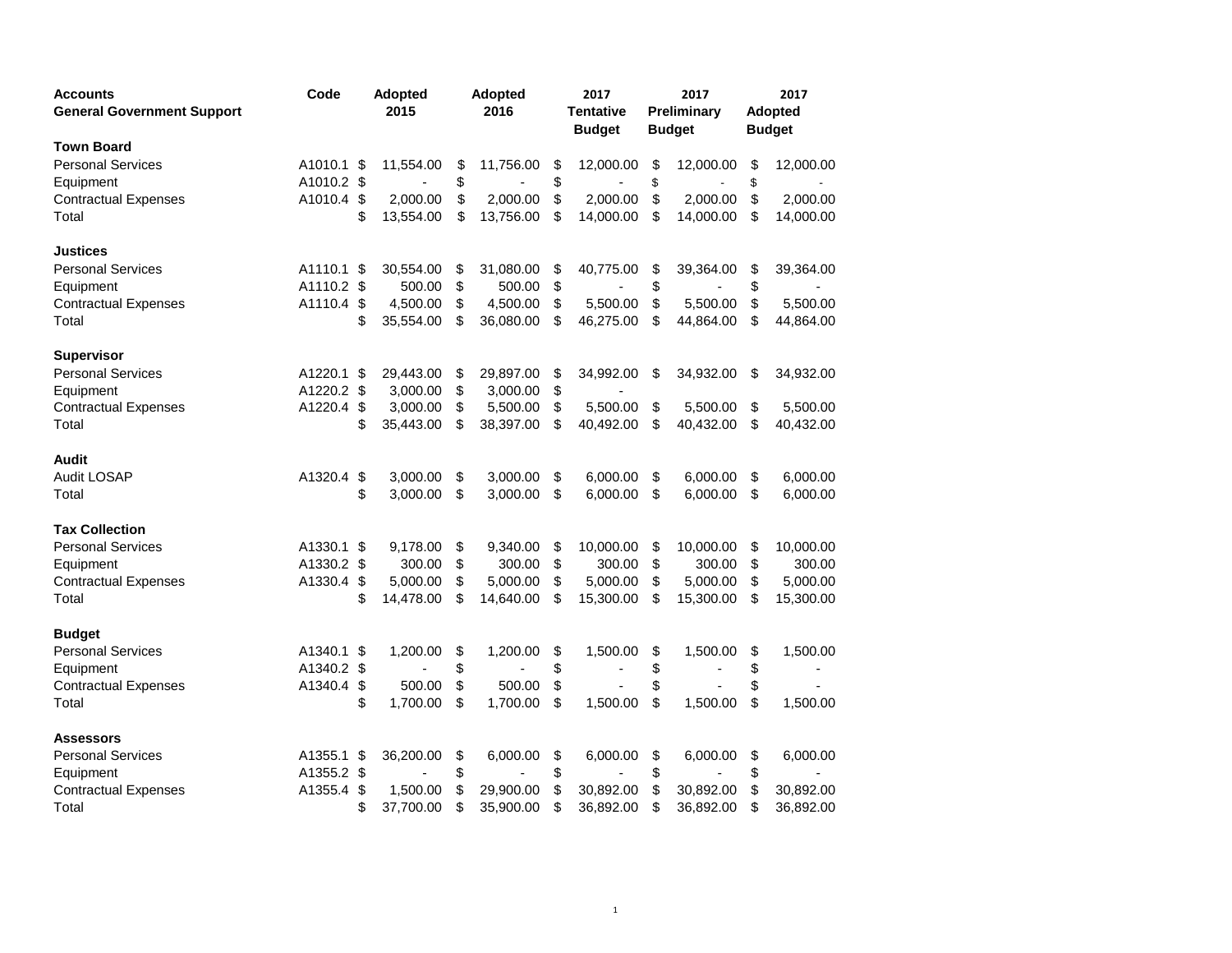| <b>Accounts</b><br><b>General Government Support</b> | Code       |     | <b>Adopted</b><br>2015 |    | <b>Adopted</b><br>2016 | 2017<br><b>Tentative</b><br><b>Budget</b> | 2017<br>Preliminary<br><b>Budget</b> | 2017<br>Adopted<br><b>Budget</b> |           |
|------------------------------------------------------|------------|-----|------------------------|----|------------------------|-------------------------------------------|--------------------------------------|----------------------------------|-----------|
| <b>Fiscal Advisors</b>                               |            |     |                        |    |                        |                                           |                                      |                                  |           |
| <b>Contractual Expenses</b>                          | A1380.4    | \$  | 500.00                 | \$ | 500.00                 | \$                                        | \$                                   | \$                               |           |
| Total                                                |            | \$  | 500.00                 | \$ | 500.00                 | \$                                        | \$                                   | \$                               |           |
| <b>Town Clerk</b>                                    |            |     |                        |    |                        |                                           |                                      |                                  |           |
| <b>Personal Services</b>                             | A1410.1    | -\$ | 29,200.00              | \$ | 32,632.00              | \$<br>34,225.00                           | \$<br>34,225.00                      | \$                               | 34,500.00 |
| Equipment                                            | A1410.2 \$ |     |                        | \$ |                        | \$<br>1,000.00                            | \$<br>1,000.00                       | \$                               | 1,000.00  |
| <b>Contractual Expenses</b>                          | A1410.4    | \$  | 4,000.00               | \$ | 4,000.00               | \$<br>3,000.00                            | \$<br>3,000.00                       | \$                               | 3,000.00  |
| Total                                                |            | \$  | 33,200.00              | \$ | 36,632.00              | \$<br>38,225.00                           | \$<br>38,225.00                      | \$                               | 38,500.00 |
| <b>Attorney</b>                                      |            |     |                        |    |                        |                                           |                                      |                                  |           |
| <b>Personal Services</b>                             | A1420.1 \$ |     |                        | \$ |                        | \$                                        | \$                                   | \$                               |           |
| Equipment                                            | A1420.2 \$ |     |                        | \$ |                        | \$                                        | \$                                   | \$                               |           |
| <b>Contractual Expenses</b>                          | A1420.4    | \$  | 30,000.00              | \$ | 25,000.00              | \$<br>50,000.00                           | \$<br>50,000.00                      | \$                               | 50,000.00 |
| Total                                                |            | \$  | 30,000.00              | \$ | 25,000.00              | \$<br>50,000.00                           | \$<br>50,000.00                      | \$                               | 50,000.00 |
| Engineer                                             |            |     |                        |    |                        |                                           |                                      |                                  |           |
| <b>Contractual Expenses</b>                          | A1440.4    | -\$ | 7,500.00               | \$ | 4,000.00               | \$<br>14,000.00                           | \$<br>14,000.00                      | \$                               | 14,000.00 |
| Total                                                |            | \$  | 7,500.00               | \$ | 4,000.00               | \$<br>14,000.00                           | \$<br>14,000.00                      | \$                               | 14,000.00 |
| <b>Elections</b>                                     |            |     |                        |    |                        |                                           |                                      |                                  |           |
| <b>Personal Services</b>                             | A1450.1    | -\$ |                        | \$ | 250.00                 | \$<br>250.00                              | \$<br>250.00                         | \$                               | 250.00    |
| Equipment                                            | A1450.2 \$ |     |                        | \$ |                        | \$                                        | \$<br>$\blacksquare$                 | \$                               |           |
| <b>Contractual Expenses</b>                          | A1450.4    | \$  | 500.00                 | \$ |                        | \$                                        | \$                                   | \$                               |           |
| Total                                                |            | \$  | 500.00                 | \$ | 250.00                 | \$<br>250.00                              | \$<br>250.00                         | \$                               | 250.00    |
| <b>Buildings</b>                                     |            |     |                        |    |                        |                                           |                                      |                                  |           |
| <b>Personal Services</b>                             | A1620.1 \$ |     | 2,000.00               | \$ | 2,000.00               | \$<br>2,000.00                            | \$<br>2,000.00                       | \$                               | 2,000.00  |
| Equipment                                            | A1620.2 \$ |     | 500.00                 | \$ | 500.00                 | \$<br>500.00                              | \$<br>500.00                         | \$                               | 500.00    |
| <b>Contractual Expenses</b>                          | A1620.4    | \$  | 70,000.00              | \$ | 55,000.00              | \$<br>60,000.00                           | \$<br>60,000.00                      | \$                               | 60,000.00 |
| Total                                                |            | \$  | 72,500.00              | \$ | 57,500.00              | \$<br>62,500.00                           | \$<br>62,500.00                      | \$                               | 62,500.00 |
| <b>Central Communicatons System</b>                  |            |     |                        |    |                        |                                           |                                      |                                  |           |
| <b>Personal Services</b>                             | A1650.1 \$ |     |                        | \$ |                        | \$                                        | \$                                   | \$                               |           |
| Equipment                                            | A1650.2 \$ |     |                        | \$ |                        | \$                                        | \$                                   | \$                               |           |
| <b>Contractual Expenses</b>                          | A1650.4    | \$  | 2,500.00               | \$ | 3,000.00               | \$<br>3,000.00                            | \$<br>3,000.00                       | \$                               | 3,000.00  |
| Total                                                |            | \$  | 2,500.00               | \$ | 3,000.00               | \$<br>3,000.00                            | \$<br>3,000.00                       | \$                               | 3,000.00  |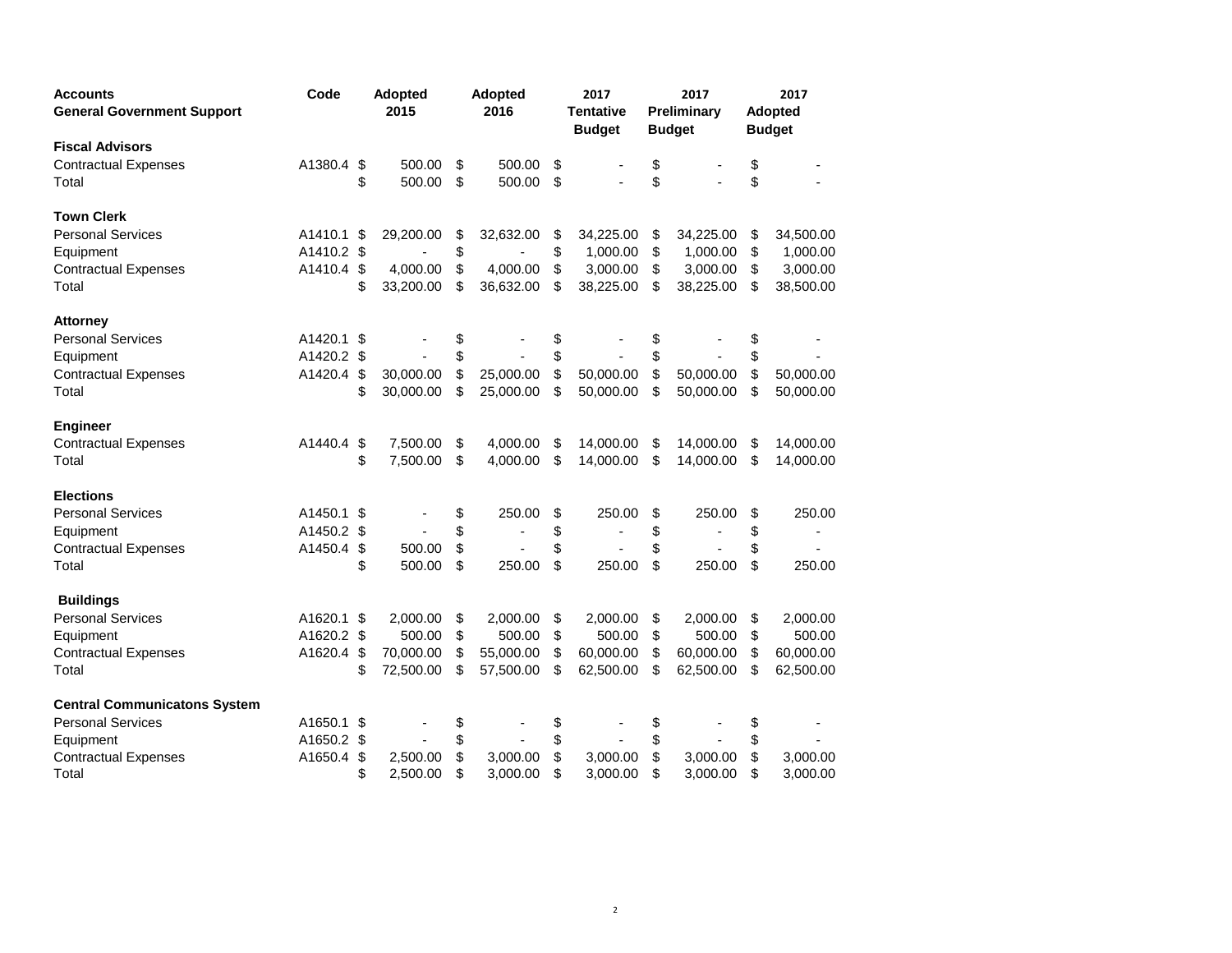| <b>Accounts</b><br><b>General Government Support</b> | Code       | <b>Adopted</b><br>2015 |            | <b>Adopted</b><br>2016 |            |                         | 2017<br><b>Tentative</b><br><b>Budget</b> |    | 2017<br>Preliminary<br><b>Budget</b> | 2017<br><b>Adopted</b><br><b>Budget</b> |            |
|------------------------------------------------------|------------|------------------------|------------|------------------------|------------|-------------------------|-------------------------------------------|----|--------------------------------------|-----------------------------------------|------------|
| <b>Central Printing and Mailing</b>                  |            |                        |            |                        |            |                         |                                           |    |                                      |                                         |            |
| <b>Personal Services</b>                             | A1670.1    | \$                     |            | \$                     |            | \$                      |                                           | \$ |                                      | \$                                      |            |
| Equipment                                            | A1670.2 \$ |                        |            | \$                     |            | \$                      |                                           | \$ |                                      | \$                                      |            |
| <b>Contractual Expenses</b>                          | A1670.4    | \$                     | 4,000.00   | \$                     | 3,500.00   | $\sqrt[6]{\frac{1}{2}}$ | 2,500.00                                  | \$ | 2,500.00                             | \$                                      | 2,500.00   |
| Total                                                |            | \$                     | 4,000.00   | \$                     | 3,500.00   | \$                      | 2,500.00                                  | \$ | 2,500.00                             | \$                                      | 2,500.00   |
| <b>Special items</b>                                 |            |                        |            |                        |            |                         |                                           |    |                                      |                                         |            |
| <b>Unallocated Insurance</b>                         | A1910.4 \$ |                        | 30,000.00  | \$                     | 30,000.00  | \$                      | 35,000.00                                 | \$ | 35,000.00                            | \$                                      | 35,000.00  |
| <b>Municipal Association Dues</b>                    | A1920.4    | \$                     | 1,100.00   | \$                     | 1,000.00   | \$                      | 1,000.00                                  | \$ | 1,000.00                             | \$                                      | 1,000.00   |
| Contingency                                          | A1990.4    | \$                     | 50,000.00  | \$                     | 40,000.00  | \$                      | 40,000.00                                 | \$ | 40,000.00                            | \$                                      | 40,000.00  |
| Total                                                |            | \$                     | 81,100.00  | \$                     | 71,000.00  | \$                      | 76,000.00                                 | \$ | 76,000.00                            | \$                                      | 76,000.00  |
| <b>Total General Government Support</b>              |            | \$                     | 373,229.00 | \$                     | 344,855.00 | \$                      | 406,934.00                                | S  | 405,463.00                           | \$                                      | 405,738.00 |
| <b>Public Safety</b>                                 |            |                        |            |                        |            |                         |                                           |    |                                      |                                         |            |
| <b>Traffic Control</b>                               |            |                        |            |                        |            |                         |                                           |    |                                      |                                         |            |
| <b>Personal Services</b>                             | A3310.1    | -\$                    |            | \$                     |            | \$                      |                                           | \$ |                                      | \$                                      |            |
| Equipment                                            | A3310.2    | \$                     |            | \$                     |            | \$                      |                                           | \$ |                                      | \$                                      |            |
| <b>Contractual Expenses</b>                          | A3310.4    | \$                     | 1,000.00   | \$                     | 1,000.00   | $\mathfrak s$           | 1,000.00                                  | \$ | 1,000.00                             | \$                                      | 1,000.00   |
| Total                                                |            | \$                     | 1,000.00   | \$                     | 1,000.00   | \$                      | 1,000.00                                  | \$ | 1,000.00                             | \$                                      | 1,000.00   |
| <b>Control of Dogs</b>                               |            |                        |            |                        |            |                         |                                           |    |                                      |                                         |            |
| <b>Personal Services</b>                             | A3510.1    | S                      |            | \$                     | 5,200.00   | \$                      | 6,200.00                                  | \$ | 6,200.00                             | \$                                      | 6,200.00   |
| Equipment                                            | A3510.2 \$ |                        |            | \$                     |            | \$                      |                                           | \$ |                                      | \$                                      |            |
| <b>Contractual Expenses</b>                          | A3510.4    | \$                     | 4.000.00   | \$                     | 6.000.00   | \$                      | 5,200.00                                  | \$ | 5.200.00                             | \$                                      | 5,200.00   |
| Total                                                |            | \$                     | 4,000.00   | \$                     | 11,200.00  | \$                      | 11,400.00                                 | \$ | 11,400.00                            | \$                                      | 11,400.00  |
| <b>Animal Control Other</b>                          |            |                        |            |                        |            |                         |                                           |    |                                      |                                         |            |
| <b>Personal Services</b>                             | A3520.1    | \$                     |            | \$                     |            | \$                      |                                           | \$ |                                      | \$                                      |            |
| Equipment                                            | A3520.2    | \$                     |            | \$                     |            | \$                      |                                           | \$ |                                      | \$                                      |            |
| <b>Contractual Expenses</b>                          | A3520.4    | \$                     | 500.00     | \$                     | 500.00     | \$                      | 500.00                                    | \$ | 500.00                               | \$                                      | 500.00     |
| Total                                                |            | \$                     | 500.00     | \$                     | 500.00     | \$                      | 500.00                                    | \$ | 500.00                               | \$                                      | 500.00     |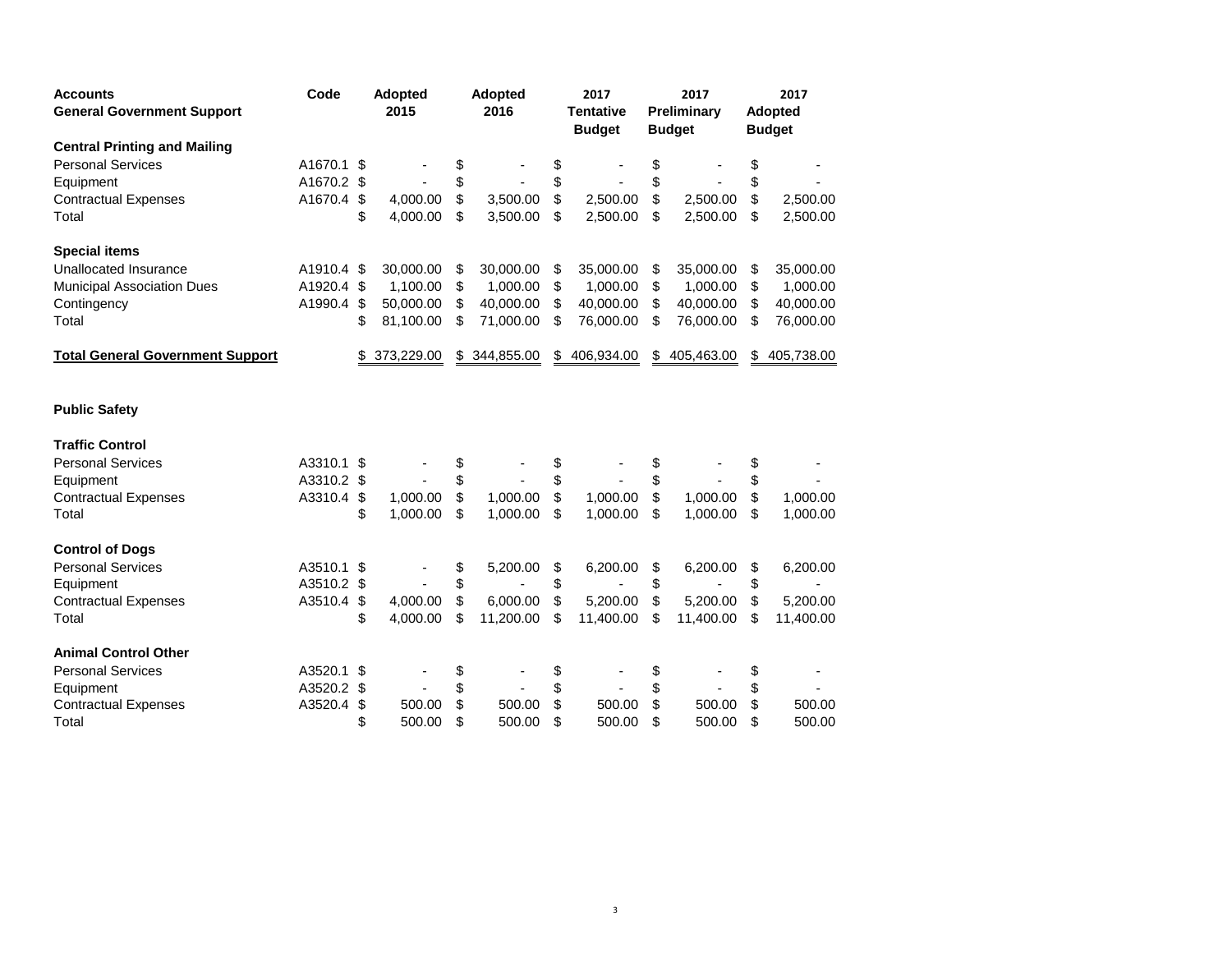| <b>Accounts</b><br><b>General Government Support</b> | Code       |    | <b>Adopted</b><br>2015 |    | <b>Adopted</b><br>2016 |     | 2017<br><b>Tentative</b><br><b>Budget</b> |    | 2017<br>Preliminary<br><b>Budget</b> | 2017<br><b>Adopted</b><br><b>Budget</b> |
|------------------------------------------------------|------------|----|------------------------|----|------------------------|-----|-------------------------------------------|----|--------------------------------------|-----------------------------------------|
| <b>Safety Inspection</b>                             |            |    |                        |    |                        |     |                                           |    |                                      |                                         |
| <b>Personal Services</b>                             | A3620.1    | \$ | 7,000.00               | \$ | 7,122.50               | \$  | 9,000.00                                  | \$ | 9,000.00                             | \$<br>9,000.00                          |
| Equipment                                            | A3620.2    | \$ | 500.00                 | \$ | 300.00                 | \$  | 300.00                                    | \$ | 300.00                               | \$<br>300.00                            |
| <b>Contractual Expenses</b>                          | A3620.4    | \$ | 1,000.00               | \$ | 1,000.00               | \$  | 1,000.00                                  | \$ | 1,000.00                             | \$<br>1,000.00                          |
| Total                                                |            | \$ | 8,500.00               | \$ | 8,422.50               | \$  | 10,300.00                                 | \$ | 10,300.00                            | \$<br>10,300.00                         |
| <b>Total Public Safety</b>                           |            | \$ | 14,000.00              | S  | 21,122.50              | \$. | 23,200.00                                 | S  | 23,200.00                            | \$<br>23,200.00                         |
| Health                                               |            |    |                        |    |                        |     |                                           |    |                                      |                                         |
| <b>Board of Health</b>                               |            |    |                        |    |                        |     |                                           |    |                                      |                                         |
| <b>Personal Services</b>                             | A4010.1    | \$ | 1,500.00               | \$ | 1,500.00               | \$  | 1,500.00                                  | \$ | 1,500.00                             | \$<br>1,500.00                          |
| Total                                                |            | \$ | 1,500.00               | \$ | 1,500.00               | \$  | 1,500.00                                  | \$ | 1,500.00                             | \$<br>1,500.00                          |
| <b>Registrar of Vital Statistics</b>                 |            |    |                        |    |                        |     |                                           |    |                                      |                                         |
| <b>Personal Services</b>                             | A4020.1    | \$ | 200.00                 | \$ | 250.00                 | \$  | 250.00                                    | \$ | 250.00                               | \$<br>250.00                            |
| Equipment                                            | A4020.2    | \$ |                        | \$ | 500.00                 | \$  |                                           | \$ |                                      | \$                                      |
| <b>Contractual Expenses</b>                          | A4020.4    | \$ | 50.00                  | \$ | 600.00                 | \$  |                                           | \$ |                                      | \$                                      |
| Total                                                |            | \$ | 250.00                 | \$ | 1,350.00               | \$  | 250.00                                    | \$ | 250.00                               | \$<br>250.00                            |
| <b>Ambulance</b>                                     |            |    |                        |    |                        |     |                                           |    |                                      |                                         |
| <b>Personal Services</b>                             | A4540.1    | \$ |                        | \$ |                        | \$  |                                           | \$ |                                      | \$                                      |
| Equipment                                            | A4540.2    | \$ |                        | \$ |                        | \$  |                                           | \$ |                                      | \$                                      |
| <b>Contractual Expenses</b>                          | A4540.4    | \$ | 88,640.00              | \$ | 171,980.00             | \$  | 139,301.00                                | \$ | 139,301.00                           | \$<br>139,301.00                        |
| Total                                                |            | S  | 88,640.00              | \$ | 171,980.00             | \$  | 139,301.00                                | \$ | 139,301.00                           | \$<br>139,301.00                        |
| <b>Total Health</b>                                  |            |    | 90,390.00              | \$ | 174,830.00             | \$  | 141,051.00                                | \$ | 141,051.00                           | \$141,051.00                            |
| <b>Transportation</b>                                |            |    |                        |    |                        |     |                                           |    |                                      |                                         |
| <b>Superintendent of Highways</b>                    |            |    |                        |    |                        |     |                                           |    |                                      |                                         |
| <b>Personal Services</b>                             | A5010.1    | \$ | 52,277.00              | \$ | 54,077.00              | \$  | 56,000.00                                 | \$ | 56,000.00                            | \$<br>56,000.00                         |
| Equipment                                            | A5010.2 \$ |    |                        | \$ |                        | \$  |                                           | \$ |                                      | \$                                      |
| <b>Contractual Expenses</b>                          | A5010.4    | \$ | 1,200.00               | \$ | 1,200.00               | \$  | 1,200.00                                  | \$ | 1,200.00                             | \$<br>1,200.00                          |
| Total                                                |            | \$ | 53,477.00              | \$ | 55,277.00              | \$  | 57,200.00                                 | \$ | 57,200.00                            | \$<br>57,200.00                         |
| <b>Street Lighting</b>                               |            |    |                        |    |                        |     |                                           |    |                                      |                                         |
| <b>Contractual Expenses</b>                          | A5182.4    | \$ | 4,500.00               | \$ | 4,500.00               | \$  | 2,500.00                                  | \$ | 2,500.00                             | \$<br>2,500.00                          |
| Total                                                |            | \$ | 4,500.00               | \$ | 4,500.00               | \$  | 2,500.00                                  | \$ | 2,500.00                             | \$<br>2,500.00                          |
| <b>Total Transportation</b>                          |            | \$ | 57,977.00              | \$ | 59,777.00              | \$  | 59,700.00                                 | \$ | 59,700.00                            | \$<br>59,700.00                         |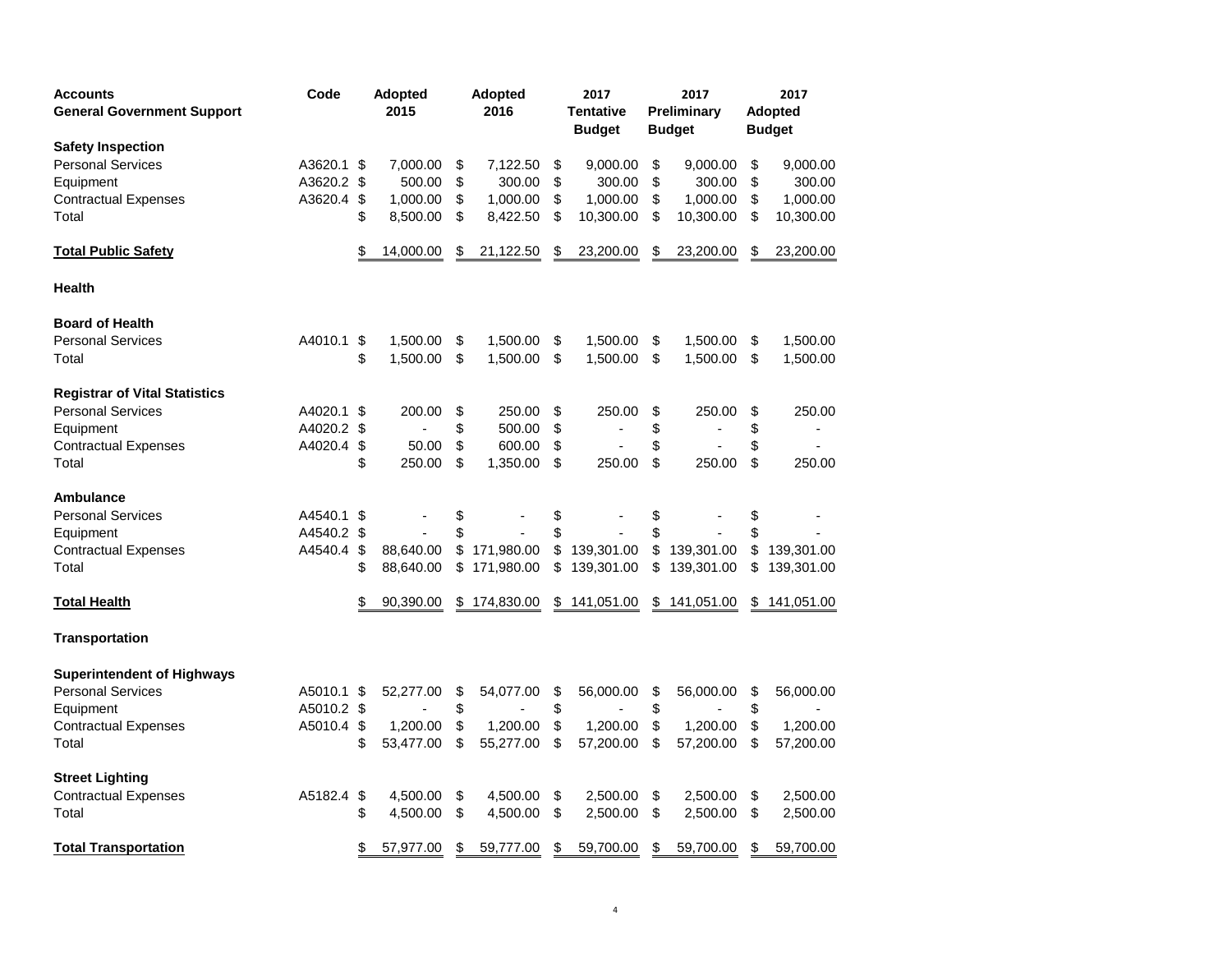| <b>Accounts</b><br><b>General Government Support</b> | Code        | Adopted<br>2015 | Adopted<br>2016 | 2017<br><b>Tentative</b><br><b>Budget</b> |     | 2017<br>Preliminary<br><b>Budget</b> | 2017<br><b>Adopted</b><br><b>Budget</b> |
|------------------------------------------------------|-------------|-----------------|-----------------|-------------------------------------------|-----|--------------------------------------|-----------------------------------------|
| <b>Economic Assistance and Opportunity</b>           |             |                 |                 |                                           |     |                                      |                                         |
| <b>Publicity</b>                                     |             |                 |                 |                                           |     |                                      |                                         |
| <b>Contractual Expenses</b>                          | A6410.4 \$  | 500.00          | \$<br>750.00    | \$<br>750.00                              | \$  | 750.00                               | \$<br>750.00                            |
| Total                                                |             | \$<br>500.00    | \$<br>750.00    | \$<br>750.00                              | \$  | 750.00                               | \$<br>750.00                            |
| <b>Veterans Services</b>                             |             |                 |                 |                                           |     |                                      |                                         |
| <b>Personal Services</b>                             | A6510.1 \$  |                 | \$              | \$                                        | \$  |                                      | \$                                      |
| Equipment                                            | A6510.2 \$  |                 | \$              | \$                                        | \$  |                                      | \$                                      |
| <b>Contractual Expenses</b>                          | A6510.4 \$  | 600.00          | \$<br>700.00    | \$<br>700.00                              | \$  | 700.00                               | \$<br>700.00                            |
| Total                                                |             | \$<br>600.00    | \$<br>700.00    | \$<br>700.00                              | \$  | 700.00                               | \$<br>700.00                            |
| <b>Total Economic Assistance and Opportunity</b>     |             | \$<br>1,100.00  | \$<br>1,450.00  | \$<br>1,450.00                            | \$  | 1,450.00                             | \$<br>1,450.00                          |
| <b>Culture and Recreation</b>                        |             |                 |                 |                                           |     |                                      |                                         |
| <b>Waterway Navigation</b>                           |             |                 |                 |                                           |     |                                      |                                         |
| <b>Contractual Expenses</b>                          | A5710.4 \$  | 1,800.00        | \$<br>1,800.00  | \$<br>1,800.00                            | \$  | 1,800.00                             | \$<br>1,800.00                          |
| Total                                                |             | \$<br>1,800.00  | \$<br>1,800.00  | \$<br>1,800.00                            | \$  | 1,800.00                             | \$<br>1,800.00                          |
| <b>Special Recreational Facilities</b>               |             |                 |                 |                                           |     |                                      |                                         |
| <b>Personal Services</b>                             | A7180.1 \$  | 8,500.00        | 10,000.00       | \$<br>10,000.00                           | -\$ | 10,000.00                            | \$<br>10,000.00                         |
| Equipment                                            | A7180.2 \$  | 800.00          | 800.00          | \$<br>500.00                              | \$  | 500.00                               | \$<br>500.00                            |
| Contractual Expenses-Beach                           | A7180.41 \$ | 1,000.00        | 2,000.00        | \$<br>1,500.00                            | \$  | 1,500.00                             | \$<br>1,500.00                          |
| Contractual Expenses-Skating Rink                    | A7180.42 \$ |                 | 4,000.00        | \$                                        | \$  |                                      | \$                                      |
| Total                                                |             | \$<br>10,300.00 | \$<br>16,800.00 | \$<br>12,000.00                           | \$  | 12,000.00                            | \$<br>12,000.00                         |
| Youth Program                                        |             |                 |                 |                                           |     |                                      |                                         |
| <b>Personal Services</b>                             | A7310.1 \$  |                 | \$              | \$                                        | \$  |                                      | \$                                      |
| Equipment                                            | A7310.2 \$  |                 | \$              | \$                                        | \$  |                                      | \$                                      |
| <b>Contractual Expenses</b>                          | A7310.4 \$  | 600.00          | \$<br>650.00    | \$<br>650.00                              | \$  | 650.00                               | \$<br>650.00                            |
| Total                                                |             | \$<br>600.00    | \$<br>650.00    | \$<br>650.00                              | \$  | 650.00                               | \$<br>650.00                            |
| <b>Joint Youth Project</b>                           |             |                 |                 |                                           |     |                                      |                                         |
| <b>Contractual Expenses</b>                          | A7320.4 \$  | 5,000.00        | \$<br>7,500.00  | \$<br>8,500.00                            | \$  | 8,000.00                             | \$<br>8,000.00                          |
| Total                                                |             | \$<br>5,000.00  | \$<br>7,500.00  | \$<br>8,500.00                            | \$  | 8,000.00                             | \$<br>8,000.00                          |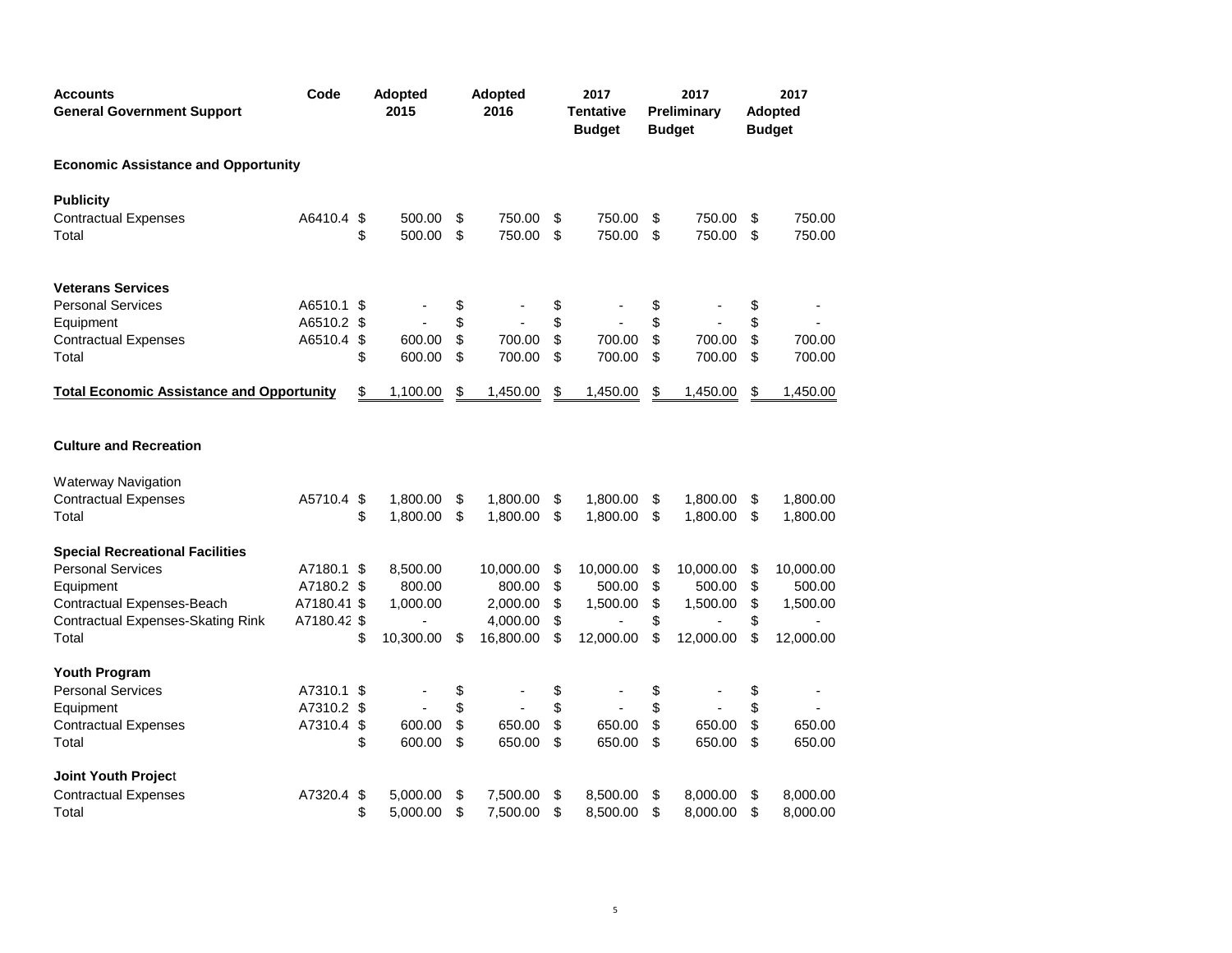| <b>Accounts</b><br><b>General Government Support</b> | Code<br>Adopted<br><b>Adopted</b><br>2017<br>2016<br>2015<br>Preliminary<br><b>Tentative</b><br><b>Budget</b><br><b>Budget</b> |                         | 2017      | 2017<br><b>Adopted</b><br><b>Budget</b> |                 |    |           |    |           |
|------------------------------------------------------|--------------------------------------------------------------------------------------------------------------------------------|-------------------------|-----------|-----------------------------------------|-----------------|----|-----------|----|-----------|
| <b>Historian</b>                                     |                                                                                                                                |                         |           |                                         |                 |    |           |    |           |
| <b>Personal Services</b>                             | A7510.1 \$                                                                                                                     |                         | 750.00    | \$<br>765.00                            | \$<br>800.00    | \$ | 800.00    | \$ | 800.00    |
| Equipment                                            | A7510.2 \$                                                                                                                     |                         |           | \$                                      | \$              | \$ |           | \$ |           |
| <b>Contractual Expenses</b>                          | A7510.4 \$                                                                                                                     |                         | 50.00     | \$<br>100.00                            | \$<br>50.00     | \$ | 50.00     | \$ | 50.00     |
| Total                                                |                                                                                                                                | \$                      | 800.00    | \$<br>865.00                            | \$<br>850.00    | \$ | 850.00    | \$ | 850.00    |
| <b>Celebration</b>                                   |                                                                                                                                |                         |           |                                         |                 |    |           |    |           |
| <b>Personal Services</b>                             | A7550.1                                                                                                                        | \$                      |           | \$                                      | \$              | \$ |           | \$ |           |
| Equipment                                            | A7550.2 \$                                                                                                                     |                         |           | \$                                      | \$              | \$ |           | \$ |           |
| <b>Contractual Expenses</b>                          | A7550.4                                                                                                                        | -\$                     | 1,000.00  | \$<br>500.00                            | \$<br>500.00    | \$ | 500.00    | \$ | 500.00    |
| Total                                                |                                                                                                                                | \$                      | 1,000.00  | \$<br>500.00                            | \$<br>500.00    | \$ | 500.00    | \$ | 500.00    |
| <b>Adult Recreaton</b>                               |                                                                                                                                |                         |           |                                         |                 |    |           |    |           |
| <b>Personal Services</b>                             | A7620.1 \$                                                                                                                     |                         |           | \$                                      | \$              | \$ |           | \$ |           |
| Equipment                                            | A7620.2 \$                                                                                                                     |                         |           | \$                                      | \$              | \$ |           | \$ |           |
| <b>Contractual Expenses</b>                          | A7620.4                                                                                                                        | \$                      | 2,000.00  | \$<br>2,000.00                          | \$<br>2,000.00  | \$ | 2,000.00  | \$ | 2,000.00  |
| Total                                                |                                                                                                                                | \$                      | 2,000.00  | \$<br>2,000.00                          | \$<br>2,000.00  | \$ | 2,000.00  | \$ | 2,000.00  |
| <b>Total Culture and Recreation</b>                  |                                                                                                                                | \$                      | 21,500.00 | \$<br>30,115.00                         | \$<br>26,300.00 | \$ | 25,800.00 | \$ | 25,800.00 |
| <b>Home and Community Services</b>                   |                                                                                                                                |                         |           |                                         |                 |    |           |    |           |
| <b>Planning</b>                                      |                                                                                                                                |                         |           |                                         |                 |    |           |    |           |
| <b>Personal Services</b>                             | A8020.1 \$                                                                                                                     |                         | 4,000.00  | \$<br>4,070.00                          | \$<br>4,570.00  | \$ | 4,570.00  | \$ | 4,570.00  |
| Equipment                                            | A8020.2 \$                                                                                                                     |                         | 500.00    | \$<br>500.00                            | \$              | \$ |           | \$ |           |
| <b>Contractual Expenses</b>                          | A8020.4                                                                                                                        | \$                      | 6,000.00  | \$<br>6,500.00                          | \$<br>7,500.00  | \$ | 7,500.00  | \$ | 7,500.00  |
| Total                                                |                                                                                                                                | \$                      | 10,500.00 | \$<br>11,070.00                         | \$<br>12,070.00 | \$ | 12,070.00 | \$ | 12,070.00 |
| <b>Environmental Control</b>                         |                                                                                                                                |                         |           |                                         |                 |    |           |    |           |
| <b>Contractual Expenses</b>                          | A8090.4                                                                                                                        | $\sqrt[6]{\frac{1}{2}}$ | 5,000.00  | \$<br>5,000.00                          | \$<br>5,000.00  | \$ | 5,000.00  | \$ | 5,000.00  |
| Total                                                |                                                                                                                                | \$                      | 5,000.00  | \$<br>5,000.00                          | \$<br>5,000.00  | \$ | 5,000.00  | \$ | 5,000.00  |
| <b>Cemeteries</b>                                    |                                                                                                                                |                         |           |                                         |                 |    |           |    |           |
| <b>Personal Services</b>                             | A8810.1                                                                                                                        | \$                      | 3,000.00  | \$<br>4,900.00                          | \$<br>5,000.00  | \$ | 5,000.00  | \$ | 5,000.00  |
| Equipment                                            | A8810.2 \$                                                                                                                     |                         |           | \$                                      | \$              | \$ |           | \$ |           |
| <b>Contractual Expenses</b>                          | A8810.4                                                                                                                        | \$                      | 500.00    | \$<br>500.00                            | \$<br>500.00    | \$ | 500.00    | \$ | 500.00    |
| Total                                                |                                                                                                                                | \$                      | 3,500.00  | \$<br>5,400.00                          | \$<br>5,500.00  | \$ | 5,500.00  | \$ | 5,500.00  |
| <b>Total Home and Community Services</b>             |                                                                                                                                | \$                      | 19,000.00 | \$<br>21,470.00                         | \$<br>22,570.00 | \$ | 22,570.00 | S  | 22,570.00 |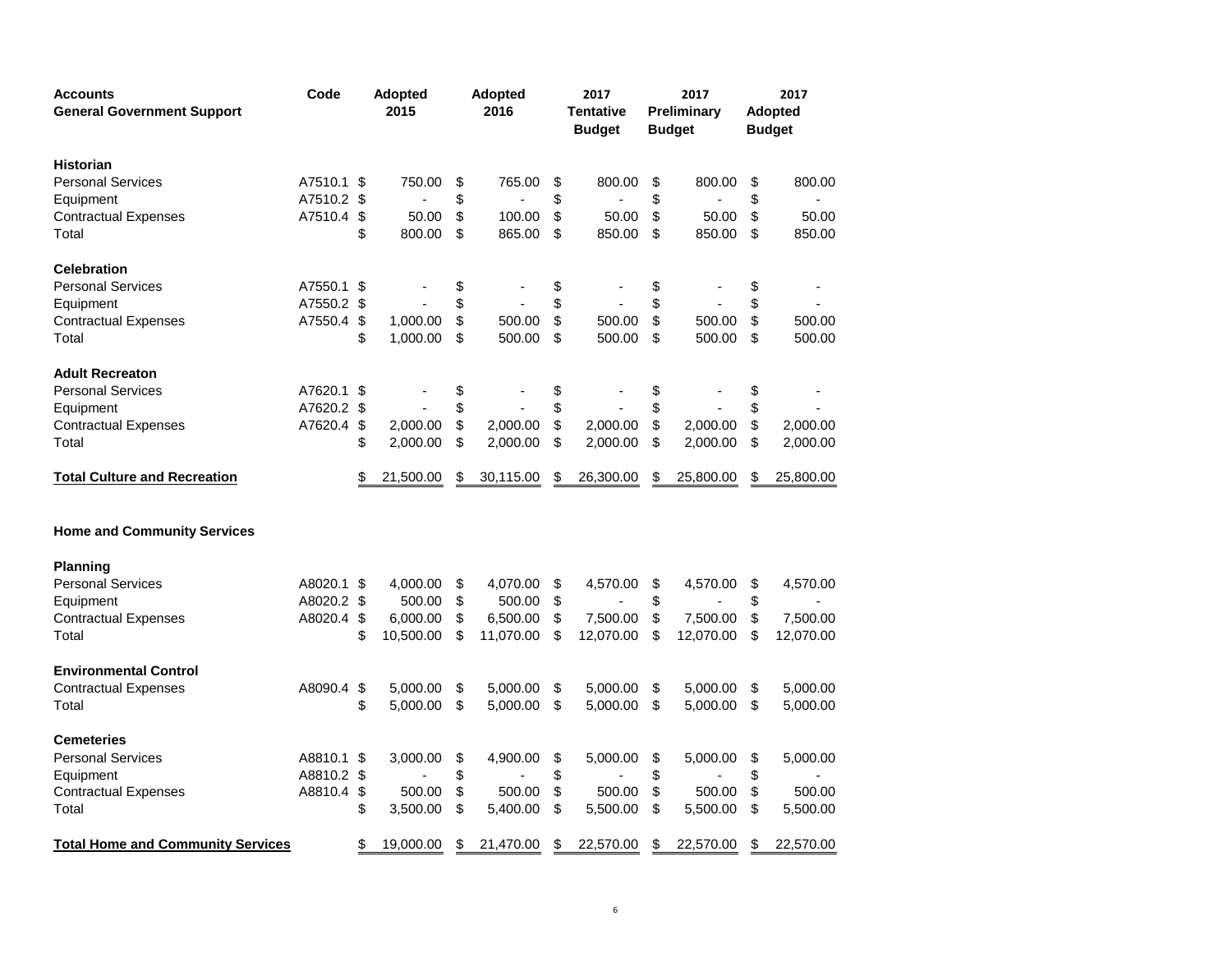| <b>Accounts</b><br><b>General Government Support</b> | Code       | <b>Adopted</b><br>2015 | <b>Adopted</b><br>2016 |    | 2017<br><b>Tentative</b><br><b>Budget</b> |    | 2017<br>Preliminary<br><b>Budget</b> | 2017<br><b>Adopted</b><br><b>Budget</b> |
|------------------------------------------------------|------------|------------------------|------------------------|----|-------------------------------------------|----|--------------------------------------|-----------------------------------------|
| <b>Undistributed</b>                                 |            |                        |                        |    |                                           |    |                                      |                                         |
| <b>Employee Benefits</b>                             |            |                        |                        |    |                                           |    |                                      |                                         |
| <b>State Retirement</b>                              | A9010.1 \$ | 27,000.00              | \$<br>21,000.00        | \$ | 20,745.00                                 | \$ | 20,745.00                            | \$<br>20,745.00                         |
| Social Security                                      | A9030.8 \$ | 17,200.00              | \$<br>17,200.00        | \$ | 17,868.00                                 | \$ | 17,868.00                            | \$<br>17,868.00                         |
| <b>Disability Insurance</b>                          | A9055.8 \$ | 400.00                 | \$<br>400.00           | \$ | 250.00                                    | \$ | 250.00                               | \$<br>250.00                            |
| Hospital and medical Insurance                       | A9060.8 \$ | 20,000.00              | \$<br>16,000.00        | \$ | 16,750.00                                 | \$ | 16,750.00                            | \$<br>16,750.00                         |
| <b>Total Undistributed</b>                           |            | 64,600.00              | \$<br>54,600.00        | \$ | 55,613.00                                 | \$ | 55,613.00                            | \$<br>55,613.00                         |
| <b>Total Appropriations</b>                          |            | 641,796.00             | \$708,219.50           | S  | 736,818.00                                | S  | 734,847.00                           | \$735,122.00                            |
| <b>General Fund Estimated Revenues</b>               |            |                        |                        |    |                                           |    |                                      |                                         |
| Real Property Tax Revenue                            | A1001      |                        | \$265,919.50           |    |                                           |    |                                      |                                         |
| <b>Other Tax Items</b>                               |            |                        |                        |    |                                           |    |                                      |                                         |
| Other Payments in Lieu of Taxes                      | A1081      | \$                     | \$                     |    |                                           | \$ | 3,725.00                             | \$<br>3,725.00                          |
| Interest and Penalties on Real Property              | A1090      | \$<br>10.000.00        | \$<br>9.000.00         | \$ | 8.500.00                                  | \$ | 8,500.00                             | \$<br>8,500.00                          |
| Franchise                                            | A1170      | \$<br>31,000.00        | \$<br>32,000.00        | \$ | 32,000.00                                 | \$ | 32,000.00                            | \$<br>32,000.00                         |
| <b>Departmental Income</b>                           |            |                        |                        |    |                                           |    |                                      |                                         |
| <b>Clerk Fees</b>                                    | A1255      | \$<br>1,000.00         | \$<br>1,000.00         | \$ | 1,000.00                                  | \$ | 1,000.00                             | \$<br>1,000.00                          |
| <b>Planning Board Fees</b>                           | A2115      | \$<br>2,000.00         | \$<br>1,500.00         | \$ | 1,000.00                                  | \$ | 1,000.00                             | \$<br>1,000.00                          |
| <b>Use of Money</b>                                  |            |                        |                        |    |                                           |    |                                      |                                         |
| Interest and Earnings                                | A2401      | \$<br>500.00           | \$<br>500.00           | \$ | 500.00                                    | \$ | 500.00                               | \$<br>500.00                            |
| <b>Licenses and Permits</b>                          |            |                        |                        |    |                                           |    |                                      |                                         |
| Dog License                                          | A2544      | \$<br>800.00           | \$<br>800.00           | \$ | 900.00                                    | \$ | 1,200.00                             | \$<br>1,200.00                          |
| Permits                                              | A2590      | \$                     | \$<br>250.00           | \$ |                                           | \$ |                                      | \$                                      |
| <b>Fines and Forfeitures</b>                         |            |                        |                        |    |                                           |    |                                      |                                         |
| <b>Fines and Forfeited Bail</b>                      | A2610      | \$<br>105,000.00       | \$105,000.00           | \$ | 75,000.00                                 | \$ | 85,000.00                            | \$<br>85,000.00                         |
| <b>Unclassified Revenue</b>                          |            |                        |                        |    |                                           |    |                                      |                                         |
| <b>Unclassified Revenue</b>                          | A2770      | \$                     | \$                     | \$ |                                           | \$ |                                      | \$                                      |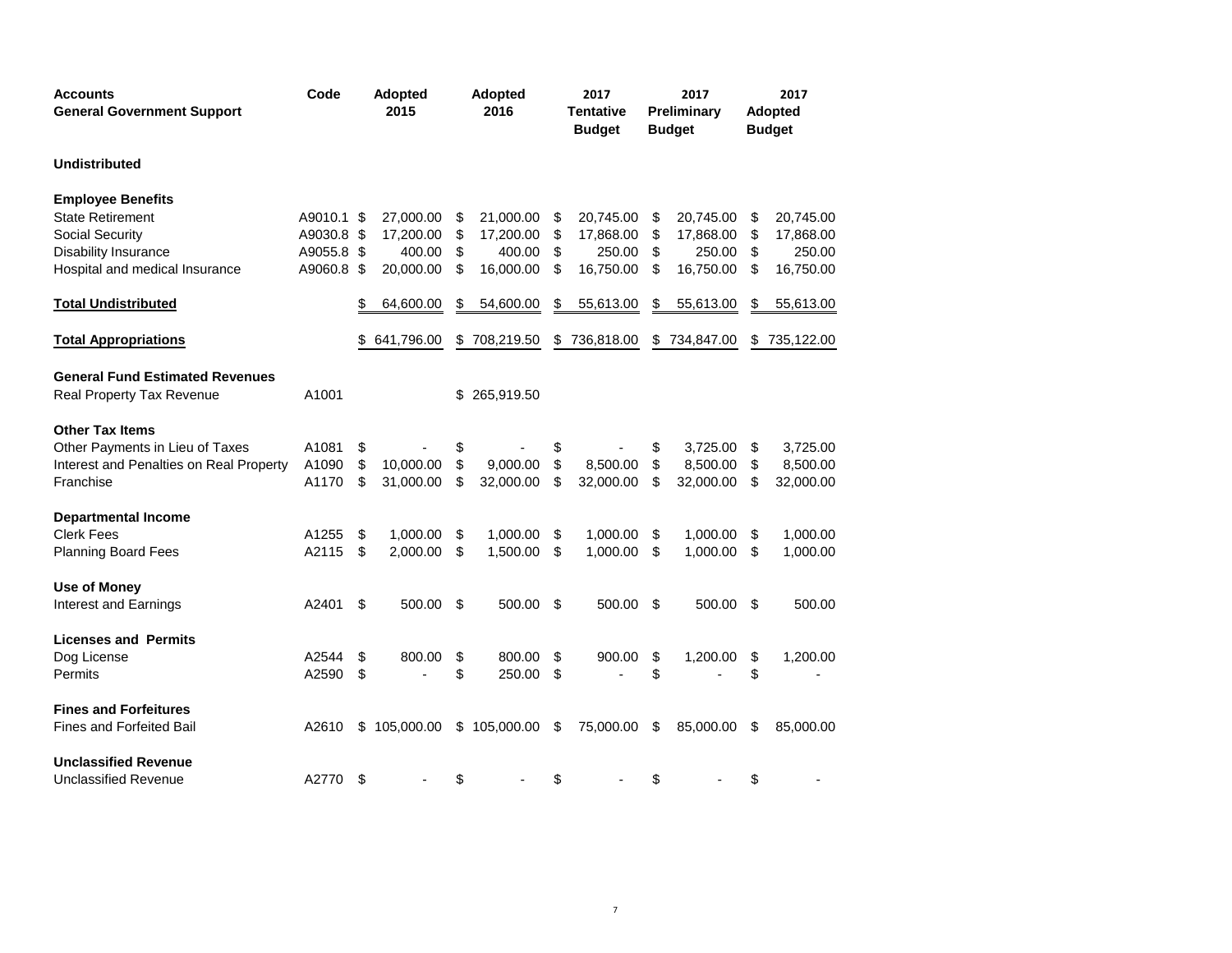| <b>Accounts</b><br><b>General Government Support</b> | Code                       |          | <b>Adopted</b><br>2015 |          | <b>Adopted</b><br>2016 |          | 2017<br>Tentative<br><b>Budget</b> |          | 2017<br>Preliminary<br><b>Budget</b> |          | 2017<br>Adopted<br><b>Budget</b> |
|------------------------------------------------------|----------------------------|----------|------------------------|----------|------------------------|----------|------------------------------------|----------|--------------------------------------|----------|----------------------------------|
| <b>State Aid</b>                                     |                            |          |                        |          |                        |          |                                    |          |                                      |          |                                  |
| Per Capita                                           | A3001                      | \$       | 12,500.00              | \$       | 12,500.00              | \$       | 12,238.00                          | \$       | 12,238.00                            | \$       | 12,238.00                        |
| Mortgage Tax<br><b>Other Star</b>                    | A3005<br>A3089             | \$<br>\$ | 55,000.00              | \$<br>\$ | 55,000.00              | \$       | 65,000.00                          | \$<br>\$ | 65,000.00                            | \$       | 65,000.00                        |
| <b>Grant Revenue</b>                                 | A3989                      | \$       |                        | \$       |                        | \$<br>\$ |                                    | \$       |                                      | \$<br>\$ |                                  |
| <b>Total Estimated</b>                               |                            |          | 217,800.00             | \$       | 483,219.50             | \$       | 196,138.00                         | \$       | 210,163.00                           | \$       | 210,163.00                       |
| <b>Unexpended Balance</b>                            |                            |          | 170,000.00             |          | \$225,000.00           | \$       | 250,000.00                         | \$       | 251,500.00                           | \$       | 251,500.00                       |
| <b>Highway Appropriations - Townwide</b>             |                            |          |                        |          |                        |          |                                    |          |                                      |          |                                  |
| <b>Bridges</b>                                       |                            |          |                        |          |                        |          |                                    |          |                                      |          |                                  |
| <b>Contractual Expenses</b><br>Total                 | DA5120.4 \$                | \$       | 10,000.00<br>10,000.00 | \$<br>\$ | 10,000.00<br>10,000.00 | \$<br>\$ | 10,000.00<br>10,000.00             | \$<br>\$ | 10,000.00<br>10,000.00               | \$<br>\$ | 10,000.00<br>10,000.00           |
| <b>Machinery</b>                                     |                            |          |                        |          |                        |          |                                    |          |                                      |          |                                  |
| Equipment                                            | DA5130.2 \$                |          | 45,000.00              | \$       | 70,000.00              | \$       | 75,000.00                          | \$       | 75,000.00                            | \$       | 75,000.00                        |
| <b>Contractual Expenses</b>                          | DA5130.4 \$                |          | 80,000.00              | \$       | 80,000.00              | \$       | 80,000.00                          | \$       | 80,000.00                            | \$       | 80,000.00                        |
| Total                                                |                            | \$       | 125,000.00             | \$       | 150,000.00             | \$       | 155,000.00                         | \$       | 155,000.00                           | \$       | 155,000.00                       |
| <b>Snow Removal - Town</b>                           |                            |          |                        |          |                        |          |                                    |          |                                      |          |                                  |
| <b>Personal Services</b>                             | DA5142.1 \$                |          | 190,000.00             | \$       | 195,000.00             | \$       | 200,000.00                         | \$       | 200,000.00                           | \$       | 200,000.00                       |
| <b>Contractual Expenses</b>                          | DA5142.4 \$                |          | 95,000.00              | \$       | 95,000.00              | \$       | 80,000.00                          | \$       | 80,000.00                            | \$       | 80,000.00                        |
| Total                                                |                            | \$       | 285,000.00             | \$       | 290,000.00             | \$       | 280,000.00                         | \$       | 280,000.00                           | \$       | 280,000.00                       |
| <b>Employee Benefits</b>                             |                            |          |                        |          |                        |          |                                    |          |                                      |          |                                  |
| <b>State Retirement</b>                              | DA9010.8 \$                |          | 38,000.00              | \$       | 30,000.00              | \$       | 24,856.00                          | \$       | 24,856.00                            | \$       | 24,856.00                        |
| Social Security                                      | DA9030.8 \$                |          | 15,000.00              | \$       | 15,000.00              | \$       | 15,300.00                          | \$       | 15,300.00                            | \$       | 15,300.00                        |
| Hospital and Medical Insurance                       | DA9060.8 \$                |          | 77,000.00              | \$       | 70,000.00              | \$       | 82,500.00                          | \$       | 82,500.00                            | \$       | 82,500.00                        |
| <b>Uniforms</b>                                      | DA9089.8 \$                |          | 3,500.00               | \$       | 3,500.00               | \$       | 3,600.00                           | \$       | 3,600.00                             | \$       | 3,600.00                         |
| Total                                                |                            | \$       | 133,500.00             | \$       | 118,500.00             | \$       | 126,256.00                         | \$       | 126,256.00                           | \$       | 126,256.00                       |
| <b>Debt Service Principal</b>                        |                            |          |                        |          |                        |          |                                    |          |                                      |          |                                  |
| Serial Bonds                                         | DA9710.6 \$                |          |                        | \$       |                        | \$       |                                    | \$       |                                      | \$       |                                  |
| <b>Bond Anticipation</b><br><b>Capital Bonds</b>     | DA9730.6 \$<br>DA9740.6 \$ |          | 56,500.00              | \$<br>\$ | 41,500.00              | \$<br>\$ | 23,667.00                          | \$<br>\$ | 23,667.00                            | \$<br>\$ | 23,667.00                        |
| Total                                                |                            | \$       | 56,500.00              | \$       | 41,500.00              | \$       | 23,667.00                          | \$       | 23,667.00                            | \$       | 23,667.00                        |
|                                                      |                            |          |                        |          |                        |          |                                    |          |                                      |          |                                  |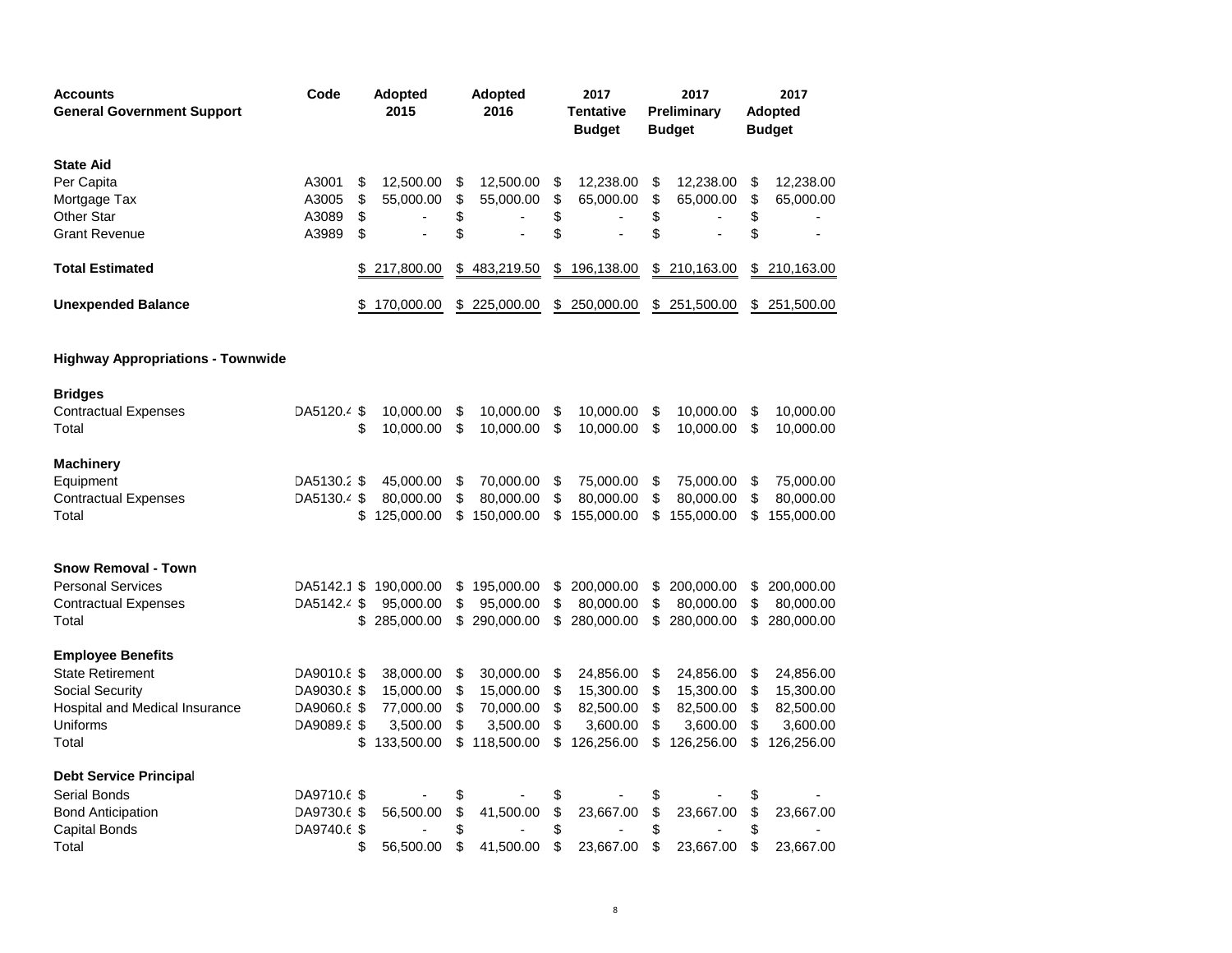| <b>Accounts</b><br><b>General Government Support</b>                      | Code        | 2015 |                        | <b>Adopted</b><br><b>Adopted</b><br>2016 |               | 2017<br><b>Tentative</b><br><b>Budget</b> |              |    | 2017<br>Preliminary<br><b>Budget</b> | 2017<br><b>Adopted</b><br><b>Budget</b> |              |
|---------------------------------------------------------------------------|-------------|------|------------------------|------------------------------------------|---------------|-------------------------------------------|--------------|----|--------------------------------------|-----------------------------------------|--------------|
| <b>Interest</b>                                                           |             |      |                        |                                          |               |                                           |              |    |                                      |                                         |              |
| Serial Bonds                                                              | DA9710.7 \$ |      |                        | \$                                       |               | \$                                        |              |    |                                      | \$                                      |              |
| <b>Bond Anticipation</b>                                                  | DA9730.7 \$ |      | 5,800.00               | \$                                       | 658.00        | \$                                        | 1,996.00     | \$ | 1,996.00                             | \$                                      | 1,996.00     |
| <b>Capital Bonds</b>                                                      | DA9740.7 \$ |      |                        | \$                                       |               | \$                                        |              |    |                                      | \$                                      |              |
| Total                                                                     |             | \$   | 5,800.00               | \$                                       | 658.00        | \$                                        | 1,996.00     | \$ | 1,996.00                             | \$                                      | 1,996.00     |
| <b>Interfund Transfers</b>                                                |             |      |                        |                                          |               |                                           |              |    |                                      |                                         |              |
| Transfer to: Capital Projects                                             | DA9950.9 \$ |      |                        | \$                                       |               |                                           |              |    |                                      |                                         |              |
| <b>Total Appropriations</b>                                               |             | \$   | 615,800.00             |                                          | \$ 610,658.00 |                                           | \$596,919.00 | \$ | 596,919.00                           |                                         | \$596,919.00 |
| <b>Highway Revenues - Townwide</b><br><b>Local Sources</b>                |             |      |                        |                                          |               |                                           |              |    |                                      |                                         |              |
| Real Property Tax                                                         | DA1001      |      |                        | \$                                       | 557,008.00    |                                           |              |    |                                      |                                         |              |
| Sales of Scrap & Surplus Equip                                            | DA2650      | -S   |                        | \$                                       |               | \$                                        |              | \$ |                                      | \$                                      |              |
| Interest and Earnings                                                     | DA2401      | \$   | 150.00                 | \$                                       | 150.00        | \$                                        | 150.00       | \$ | 150.00                               | \$                                      | 150.00       |
| <b>Compensation for Loss</b>                                              | DA2690      | \$   |                        | \$                                       |               | \$                                        |              | \$ |                                      | \$                                      |              |
| Mowing - Washington County                                                | DA2770      | \$   | 3,500.00               | \$                                       | 3,500.00      | \$                                        | 3,500.00     | \$ | 3,500.00                             | \$                                      | 3,500.00     |
| <b>Total Estimated Revenues</b>                                           |             | \$   | 3,650.00               | S                                        | 560,658.00    | \$                                        | 3,650.00     | S  | 3,650.00                             | S                                       | 3,650.00     |
| <b>Unexpended Balance</b>                                                 |             | \$   |                        |                                          | 50,000.00     | \$                                        | 25,000.00    | \$ | 25,000.00                            | \$                                      | 25,000.00    |
| <b>Highway Appropriations - Outside Village</b><br><b>General Repairs</b> |             |      |                        |                                          |               |                                           |              |    |                                      |                                         |              |
| <b>Personal Services</b>                                                  | DB5110.1 \$ |      | 166,000.00             | \$                                       | 170,000.00    | \$                                        | 175,000.00   | \$ | 175,000.00                           | \$                                      | 175,000.00   |
| <b>Contractual Expenses</b>                                               | DB5110.4 \$ |      | 65,000.00              | \$                                       | 65,000.00     | \$                                        | 65,000.00    | \$ | 65,000.00                            | \$                                      | 65,000.00    |
| Total                                                                     |             | \$.  | 231,000.00             | \$                                       | 235,000.00    | \$                                        | 240,000.00   | \$ | 240,000.00                           | \$                                      | 240,000.00   |
| <b>Improvements</b>                                                       |             |      |                        |                                          |               |                                           |              |    |                                      |                                         |              |
| <b>Capital Outlay</b>                                                     |             |      | DB5112.2 \$ 240,000.00 |                                          | \$ 240,000.00 |                                           | \$240,000.00 | \$ | 240,000.00                           | \$                                      | 240,000.00   |
| <b>Employee Benefits</b>                                                  |             |      |                        |                                          |               |                                           |              |    |                                      |                                         |              |
| <b>State Retirement</b>                                                   | DB9010.8 \$ |      | 33,000.00              | \$                                       | 22,000.00     | \$                                        | 23,882.00    | \$ | 23,882.00                            | \$                                      | 23,882.00    |
| Social Security                                                           | DB9030.8 \$ |      | 12,700.00              | \$                                       | 13,000.00     | \$                                        | 13,158.00    | \$ | 13,158.00                            | \$                                      | 13,158.00    |
| Hospital and Medical Insurance                                            | DB9060.8 \$ |      | 77,000.00              | \$                                       | 70,000.00     | \$                                        | 82,500.00    | \$ | 82,500.00                            | \$                                      | 82,500.00    |
| Uniforms                                                                  | DB9089.8 \$ |      | 3,500.00               | \$                                       | 3,500.00      | \$                                        | 3,600.00     | \$ | 3,600.00                             | \$                                      | 3,600.00     |
| Total                                                                     |             | \$   | 126,200.00             |                                          | 108,500.00    | \$                                        | 123,140.00   | \$ | 123,140.00                           | \$                                      | 123,140.00   |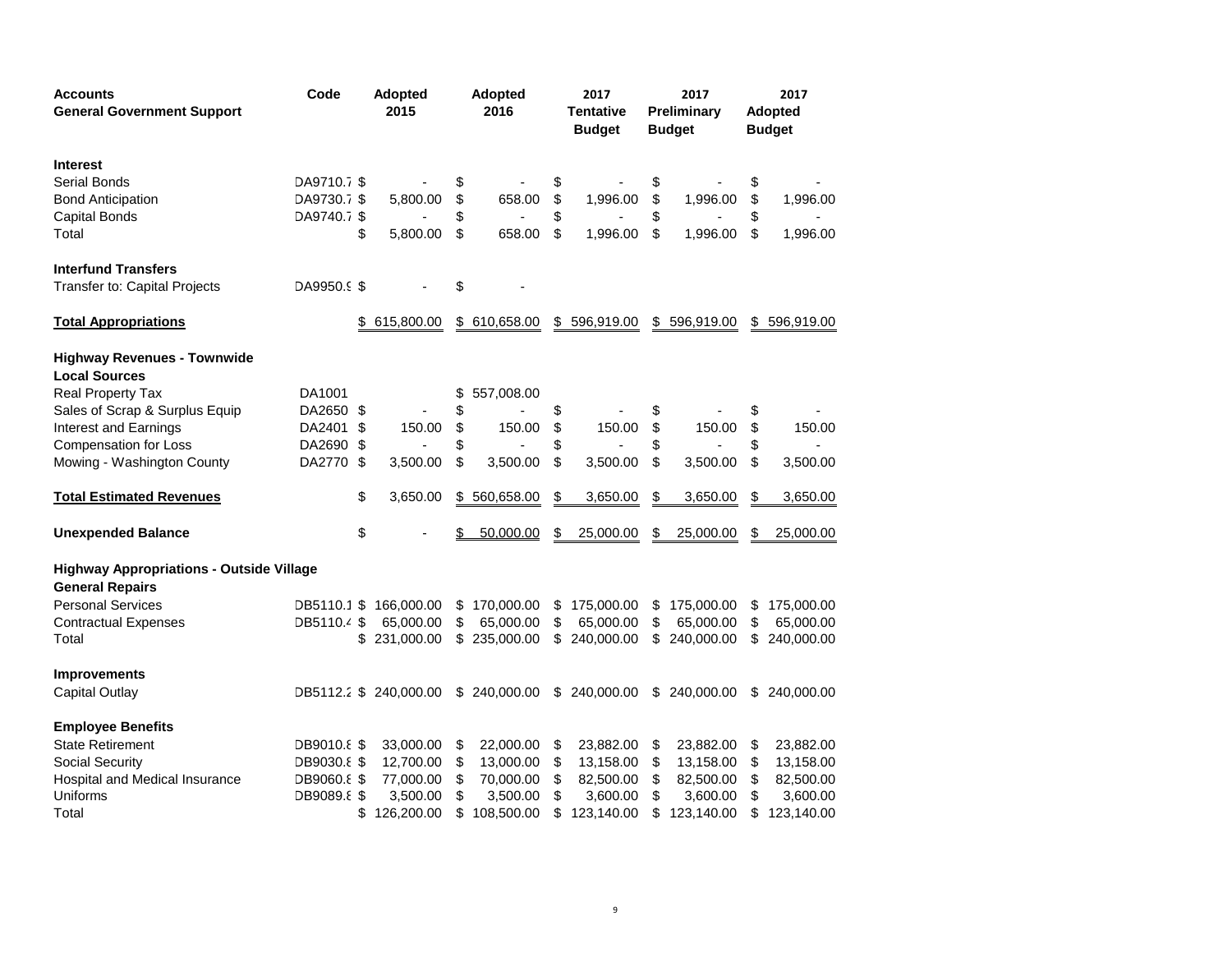| <b>Accounts</b><br><b>General Government Support</b>              | Code                | <b>Adopted</b><br>2015 |          | Adopted<br>2016      |                     | 2017<br>Tentative<br>Budget |          | 2017<br>Preliminary<br><b>Budget</b> |          | 2017<br><b>Adopted</b><br><b>Budget</b> |
|-------------------------------------------------------------------|---------------------|------------------------|----------|----------------------|---------------------|-----------------------------|----------|--------------------------------------|----------|-----------------------------------------|
| <b>Debt Service Principal</b><br><b>Bond Anticipation</b>         | DB9730.6 \$         |                        | \$       |                      |                     |                             |          |                                      |          |                                         |
| <b>Interest</b>                                                   |                     |                        |          |                      |                     |                             |          |                                      |          |                                         |
| <b>Bond Anticipation</b>                                          | DB9730.7 \$         |                        | \$       |                      |                     |                             |          |                                      |          |                                         |
| <b>Interfund Transfers</b><br>Transfer to: Capital Project Fund   | DB9950.9 \$         |                        | \$       |                      |                     |                             |          |                                      |          |                                         |
| <b>Total Highway Appropriations - Outside</b>                     |                     | \$597,200.00           |          | \$583,500.00         |                     | \$ 603,140.00               | \$       | 603,140.00                           |          | \$ 603,140.00                           |
| <b>Highway Revenues - Outside Village</b><br><b>Local Sources</b> |                     |                        |          |                      |                     |                             |          |                                      |          |                                         |
| Real Property Tax<br>Interest and Earnings                        | DB1001<br>DB2401 \$ | 150.00                 | \$<br>\$ | 373,350.00<br>150.00 | -\$                 | 150.00                      | \$.      | 150.00                               | -\$      | 150.00                                  |
| <b>State Aid</b>                                                  |                     |                        |          |                      |                     |                             |          |                                      |          |                                         |
| Consolidated Highway                                              | DB3501              | \$160,000.00           |          | \$160,000.00         |                     | \$160,000.00                | \$       | 163,000.00                           | \$       | 163,000.00                              |
| <b>Total Estimated Highway Revenues</b>                           |                     | \$<br>160,150.00       |          | \$533,500.00         | \$                  | 160,150.00                  | \$       | 163,150.00                           | \$       | 163,150.00                              |
| <b>Unexpended Balance</b>                                         |                     | \$<br>25,000.00        | S        | 50,000.00            |                     | \$75.000.00                 | \$       | 75,000.00                            | \$       | 75,000.00                               |
| <b>Fire Protection District</b>                                   |                     |                        |          |                      |                     |                             |          |                                      |          |                                         |
| #6 Fort Ann SF1                                                   |                     | SF3410.4 \$ 159,057.04 |          | \$204,552.57         | \$                  | 204,390.00                  | \$       | 204,390.00                           | \$       | 204,390.00                              |
| <b>LOSAP</b><br>Total                                             | SF9010.8 \$         | 159,057.04             | \$       | \$204,552.57         | \$<br>$\frac{1}{2}$ | 204,390.00                  | \$<br>\$ | 204,390.00                           | \$<br>\$ | 204,390.00                              |
| #7 Pilot Knob SF2                                                 | SF3410.4 \$         | 93,898.88              | \$       | 95,579.55            | \$                  | 95,400.00                   | \$       | 95,400.00                            | \$       | 95,400.00                               |
| <b>LOSAP</b>                                                      | SF9010.8 \$         | 7,200.00               | \$       | 7,200.00             | \$                  | 3,720.00                    | \$       | 3,720.00                             | \$       | 3,720.00                                |
| Total                                                             |                     | \$<br>101,098.88       |          | \$102,779.55         | \$                  | 99,120.00                   | \$       | 99,120.00                            | \$       | 99,120.00                               |
| #8 West Fort Ann SF3                                              |                     | SF3410.4 \$ 204,813.30 |          | \$219,888.53         | \$                  | 246,584.00                  | \$       | 245,084.00                           |          | \$245,084.00                            |
| LOSAP                                                             | SF9010.8 \$         | 11,520.00              | \$       | 11,520.00            | \$                  | 2,200.00                    | \$       | 2,200.00                             | \$       | 2,200.00                                |
| Total                                                             |                     | \$216,333.30           |          | \$231,408.53         | \$                  | 248,784.00                  | \$       | 247,284.00                           | \$       | 247,284.00                              |